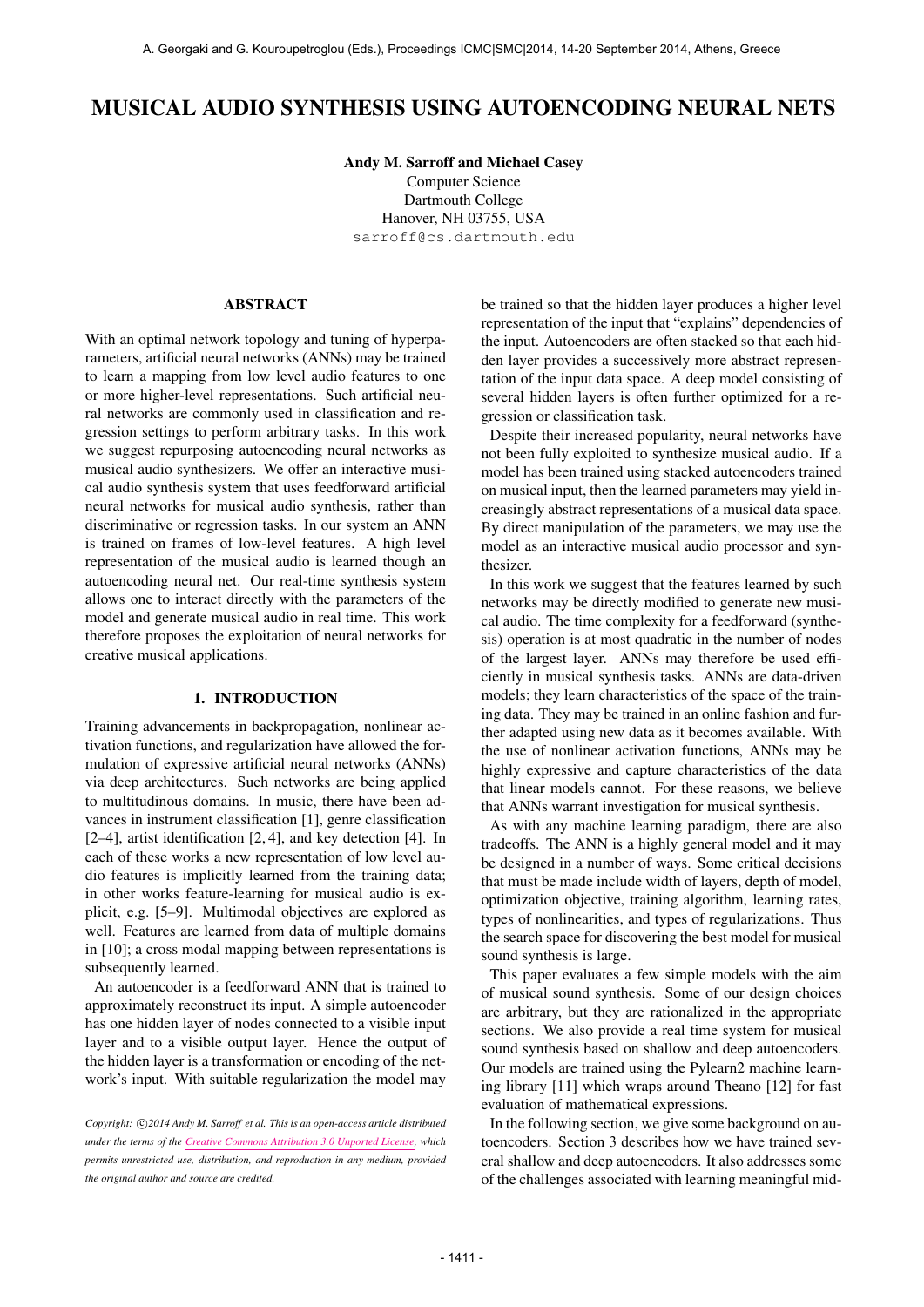level representation of the input features. We then describe our musical interface for "playing" an autoencoding neural net. Future directions are discussed in Section 5. All code is written in Python and provided at [https://github.](https://github.com/woodshop/deepAutoController) [com/woodshop/deepAutoController](https://github.com/woodshop/deepAutoController). We hope that this paper encourages others to examine how this highly adaptable class of models may be used for creative musical tasks.

#### 2. AUTOENCODERS

A classical autoencoder (also known as an autoassociator) is a deterministic feedforward ANN comprised of an input layer, a hidden layer, and an output layer (see Figure 1). Each layer of an autoencoder consists of one or more units. The input and output layers of an autoencoder have the same number of units. The autoencoder learns a mapping, or encoding, from an input vector  $\mathbf{x} \in \mathbb{R}^d$  to a hidden representation  $y \in \mathbb{R}^e$ . It also learns a mapping (decoding) from y to the output layer  $z \in \mathbb{R}^d$ . The inputs to the units in the hidden and output layers are weighted sums of the activations of the layers immediately preceding before them, i.e.

$$
y = s(Wx + b_{hid})
$$
 (1)

and

$$
\mathbf{z} = s(\mathbf{W}_{\text{prime}} \mathbf{y} + \mathbf{b}_{\text{vis}}) , \qquad (2)
$$

where  $s(\cdot)$  indicates an activation function (often nonlinear, such as a logistic function) and  $W$ ,  $W_{\text{prime}}$ ,  $b_{\text{hid}}$ , and  $b_{vis}$  are the parameters that the model will learn. Activation function(s) for neural networks are a key component of design and continue to be a topic of active research.

When training an autoencoder we choose an objective function that minimizes the distance between the values at the input layer and the values at the output layer according to some metric. Popular metrics include squared error:

$$
\sum_{k=1}^{d} (x_k - y_k)^2
$$
 (3)

or if  $\mathbf{x}, \mathbf{z} \in \{0, 1\}^d$ , cross entropy:

$$
-\sum_{k=1}^{d} \left[ x_k \log y_k + (1 - x_k) \log(1 - y_k) \right].
$$
 (4)

The architectures of autoencoders vary. The number of units in the hidden layer may be less than that of the input and output layers. In such cases the activations of the hidden layer are a compressed encoding of the input signal. Alternatively we may choose to give the hidden layer more units than the inner and outer layers. In such cases we will usually enforce sparsity or another regularization on the model so that the overcomplete set of weights may learn a meaningful representation of the data. One method of regularization is *denoising* [13], in which the model learns to reproduce the input from a corrupted version of the input. There are several types of corrupters used in practice, e.g. gaussian distributed noise, dropout, and salt and pepper corruption.



Figure 1. An autoencoder having 5-4-5 input, hidden, and output units, respectively. The autoencoder's objective function minimizes the difference between x and z, as measured by some distance function.

After training a shallow (single hidden layer) autoencoder, we may use the activations of its hidden layer as the input to a second autoencoder. In this way we may stack autoencoders. For each successive model, we may learn a more abstract mapping from the layer beneath it. The layer-wise pretraining of autoencoders and subsequent stacking and finetuning is a typical strategy for building deep neural networks.

Once a shallow or deep autoencoder has been successfully trained on musical audio, we may synthesize new musical audio by running feedforward passes through the model at an appropriate audio rate. By exposing the activations of the hidden units to a human operator, we may exercise control over the sound of the output of the model. In one case, we may stream audio through the model and modify the activations at one or more hidden layers. Alternatively, we may remove the encoding part of an autoencoder and replace a subset of the hidden units with our own streaming values, propagating them through the decoding half of the model.

## 3. MODELS

As a proof of concept for an autoencoder synthesizer, we trained several models and built an interface for manipulating the models. We chose simple model topologies and performed some minor grid searching across model size and quantity of corruption (for regularization). Our primary goal was to train several models having low reconstruction error that could be tested as music audio synthesizers using an interactive interface. We discuss the models in this section and discuss the interface in the next section. We experimented with three model variants:

- Pretraining of a shallow autoencoder
- Deep pretraining of a second autoencoder
- Fine tuning of a deep composed autoencoder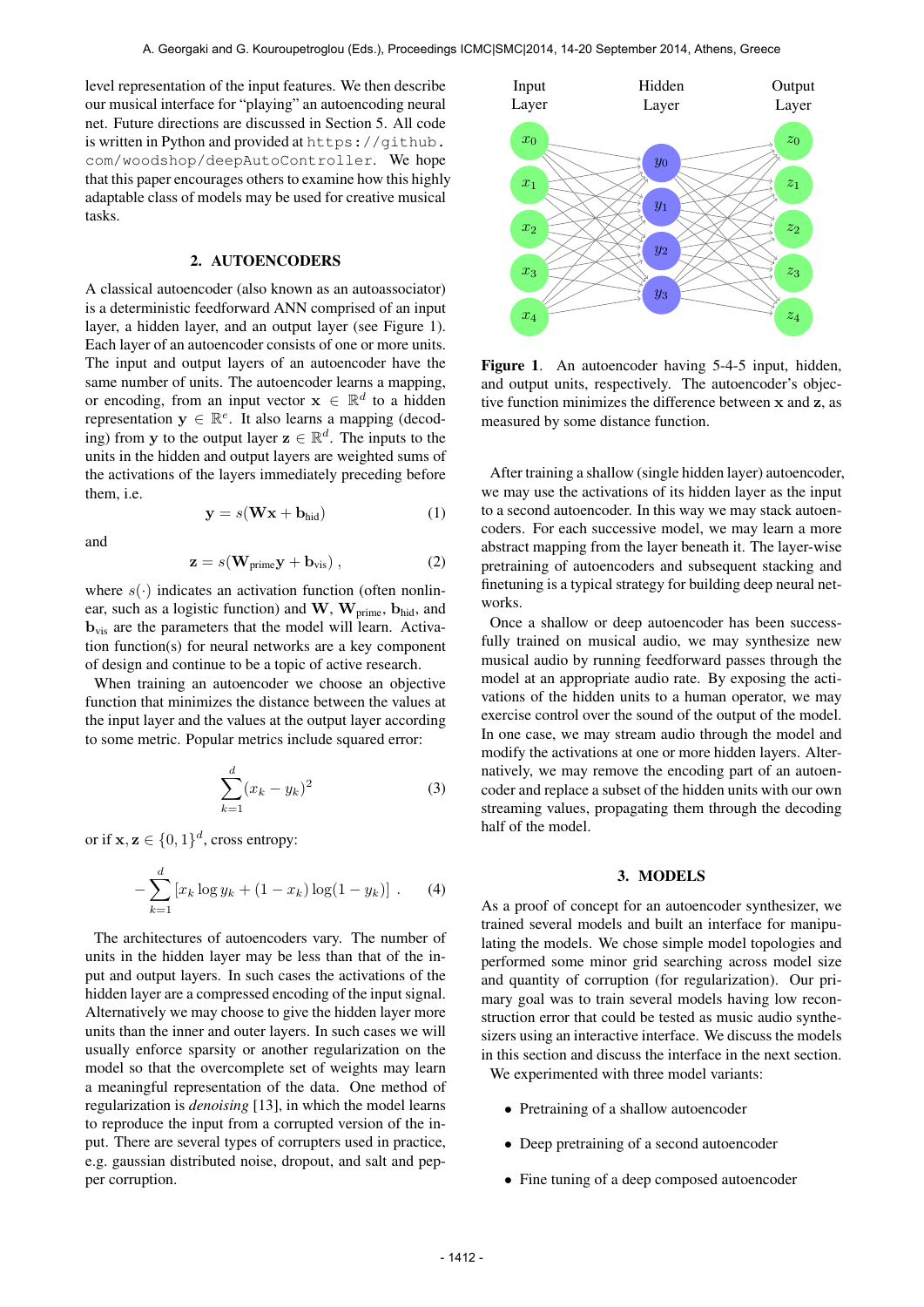|      |        |        |        | Noise  |        |        |        |
|------|--------|--------|--------|--------|--------|--------|--------|
| HL1  | 0.00   | 0.01   | 0.02   | 0.05   | 0.10   | 0.25   | 0.50   |
| 8    | 0.0440 |        |        |        |        |        |        |
| 16   | 0.0414 |        |        |        |        |        |        |
| 64   | 0.0276 |        |        |        |        |        |        |
| 256  | 0.0187 |        |        |        |        |        |        |
| 512  | 0.0198 |        |        |        | 0.0664 | 0.0854 | 0.0921 |
| 1024 | 0.0352 |        |        |        | 0.0711 | 0.0927 | 0.0980 |
| 1500 | 0.0371 | 0.0360 | 0.0405 | 0.0547 |        |        |        |
| 2048 | 0.0983 |        |        |        | 0.1798 | 0.2114 | 0.0972 |
| 2500 | 0.0951 | 0.0951 | 0.0951 | 0.0951 |        |        |        |
| 3500 | 0.0951 | 0.0951 | 0.0951 | 0.0951 |        |        |        |

Table 1. Mean squared validation error on for pretraining of shallow autoencoders. The input/output layers of each model had 1025 units. HL1 designates the number of hidden units. Noise designates the standard deviation of gaussian distributed noise used to corrupt the input signal.

The first model we train is a simple autoencoder like the one depicted in Figure 1. In the second variant we take the output of the hidden layer of an already-trained autoencoder and train a second autoencoder to reproduce the mapped input. Hence if the size of the hidden layer of the first encoder is  $N$ , then this is also the size of the input and output layers of the second autoencoder. There is no limit to how many stacked autoencoders we may train in this fashion. For our purposes, we have limited ourselves to stacked autoencoders of depth 2. In the final variant we build a deep composed autoencoder by taking the hidden layers of two pretrained autoencoders and finetuning the weights of the whole system to improve reconstruction of the original input.

We note that this is often the order of events for training a deep neural network. Each layer is pretrained in succession as a shallow model with the previous layer providing the input to the subsequent layer. When pretraining is finished the system is "finetuned".

# 3.1 Data

We used 70,000 frames of magnitude Fourier transforms randomly selected from a dataset of approximately eight thousand songs existing across unique artists. The dataset is roughly stratified across 10 musical genres. Of these audio frames 10,000 were held out as a validation set and 10,000 were held out as a test set. Each audio frame was computed from a 2,048-point FFT on audio having a sampling rate of 22,050 samples per second. The entire data set was normalized to the range [0, 1]. The magnitudes of the first 1,025 frequency bins were given to the models as the input vector of a shallow autoencoder.

We chose to use frames of magnitude FFTs for our models because they may be reconstructed exactly into the original time domain signal when the phase information is preserved, the Fourier coefficients are not altered, and appropriate windowing and overlap-add is applied. It was thus easier to subjectively evaluate the quality of reconstructions that had been processed by the autoencoding models. There are several disadvantages to using FFTs as the low level training data; these are discussed later.



Figure 2. Top: STFT of original audio file. Bottom: STFT of reconstructed audio file.

### 3.2 Training

Training was performed using stochastic gradient descent on mini-batches of 100 frames. The learning rate was set at 0.005 and a learning momentum 0f 0.5 was used. In all training, the mean squared error was used as the cost function. On pretraining of shallow networks, a sigmoid activation function was used only on the hidden layer, with linear activation on the output layer. When a second autoencoder was employed for a deep model, the sigmoid activation function was used on both the hidden and output layers of the second autoencoder. On some models we additionally used gaussian noise as a network corruptor for regularization. The encoding and decoding weights were untied in our models.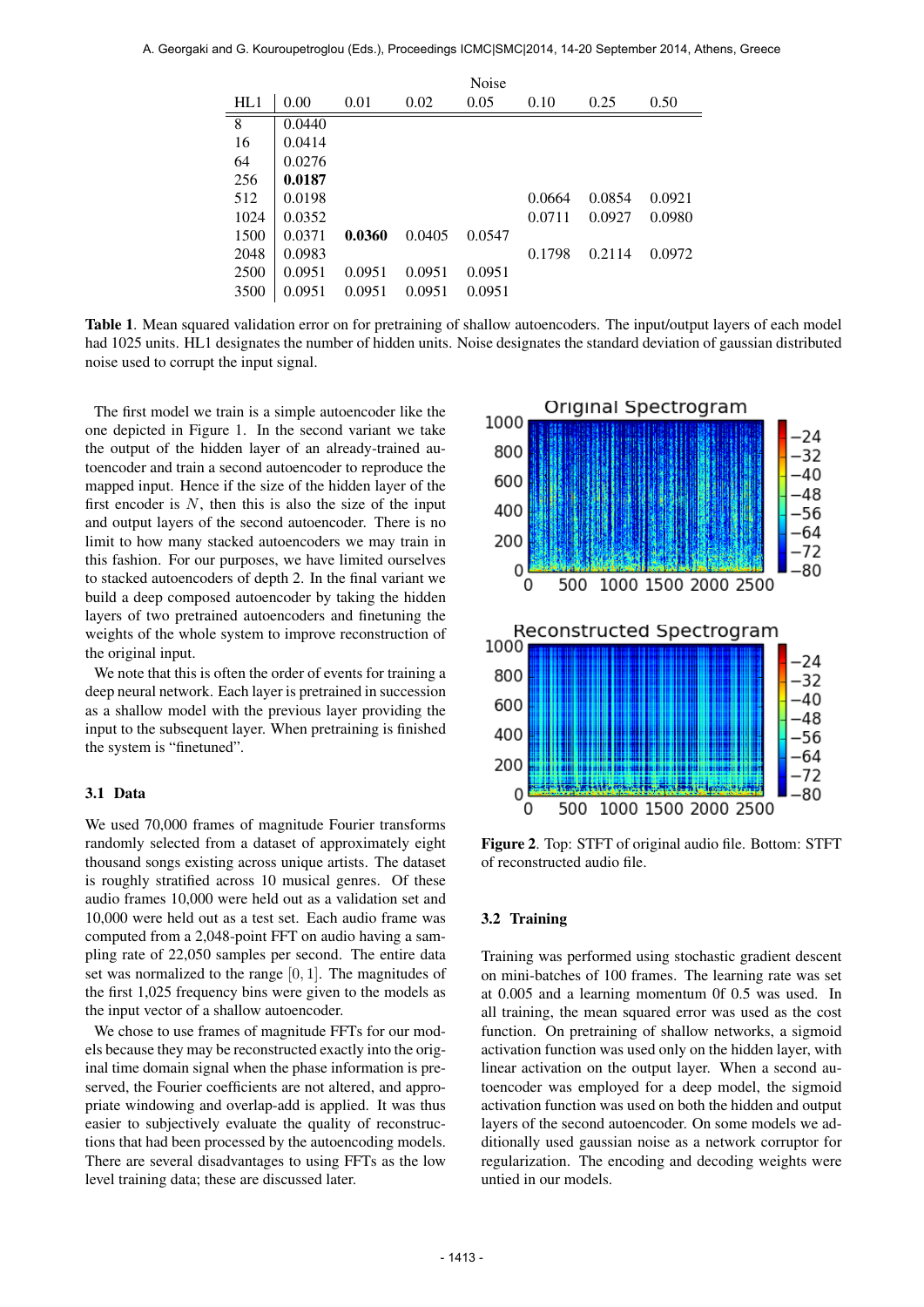|      | Noise |        |        |        |  |
|------|-------|--------|--------|--------|--|
| HL1  | HI.2  | 0.00   | 0.10   | 0.25   |  |
| 256  | 8     | 0.0737 | 0.0737 | 0.0737 |  |
| 256  | 16    | 0.0737 | 0.0737 | 0.0737 |  |
| 256  | 32    | 0.0737 | 0.0737 | 0.0737 |  |
| 1500 | 8     | 0.0331 | 0.0331 | 0.0329 |  |
| 1500 | 16    | 0.0348 | 0.0346 | 0.0344 |  |
| 1500 | 32    | 0.0356 | 0.0369 | 0.0384 |  |

Table 2. *Adjusted* mean squared validation error for second-layer pretraining of deep autoencoders. The input/output layers of each model is designated by HL1. The models printed in boldface in Table 1 were used to provide the inputs to the models in this table. HL2 designates the number of hidden units. Noise designates the standard deviation of gaussian distributed noise used to corrupt the input signal. The mean squared error has been adjusted for easier comparison with other tables. For each model, the mean squared error was scaled by  $\frac{1025}{HB1}$ .

#### 3.3 Training Results

Table 1 shows the mean squared error on the validation set for each model that was trained. Smaller networks that employed no denoising perform the best. The optimal number of hidden units given the chosen hyperparameters and model topologies appears to be 256, a feature size reduction of approximately 25%. Increasing the hidden layers to yield overcomplete filters does not appear to improve the models' performance. This is expected behavior for overcomplete models lacking regularization. Adding some corruption to the model with 1500 hidden units appears to improve results slightly. The largest models each show the same reconstruction error. This result may mean that one or more of the values of the hyperparameters (such as learning rate, momentum, initial weights) were inappropriate.

Figure 2 shows the original spectrogram and a reconstructed spectrogram using a 256-8-256 unit autoencoder trained without denoising. We observe that much of the fine-grained detail is lost by the autoencoder, especially above the lowest frequency bins. The figure does not depict desirable behavior for an optimal autoencoder but nonetheless some of the detail in the lower frequency bins is approximately reconstructed.

Table 2 shows the *adjusted* validation performance of a second autoencoder trained using the activations of the hidden units of a first autoencoder as input. The mean squared error of each model has been scaled by  $\frac{1025}{HB1}$  so that it may be directly compared with results shown in other tables. Once again smaller networks perform better than large ones and denoising does not appear to help much. Interestingly we find that the deep 1500-8 model has a better per-visible-unit performance than the 8 unit shallow autoencoder.

Table 3 shows the final validation and test error for two models. The test error is significantly worse than the validation error—a sign of possible overfitting. The final finetuned models perform worse than the deep architectures

| HI .1 | HL2   Validation | <b>Test</b> |  |
|-------|------------------|-------------|--|
| 256   | 0.0723           | 0.1006      |  |
| 1500  | 0.0953           | 0.1333      |  |

Table 3. Mean squared error on validation and test set for deep composed autoencoders. The models printed in bold in Tables 1 and 2 were connected and finetuned.

presented in Table 2, suggesting that the learning rate may have been inappropriate. Overall more complex models perform worse than the simpler topologies.

#### 3.4 Discussion

We conducted informal listening tests in conjunction with the synthesis interface described in the next section. The reconstructions sounded similar to the originals, but with a "grainy" noise mixed in. The detail in the high end was missing but much of the harmonic material was preserved.

The optimal parameters of the models were mostly inhibitory. Therefore the deactivation of a unit in a hidden layer yields a denser mixture of sounds at the output. Learning to play such an interface may prove difficult for new users, as one typically expects the opposite behavior from a musical synthesizer.

Neural networks have lots of hyperparameters over which to search, including learning rate, regularization, layer width, and model depth. The training results presented indicate that the hyperparameters chosen for the models were probably inadequate. Further work is needed to examine how these models might be improved.

It is notable that the low level input features, which were magnitude FFT coefficients, exhibit decreased average amplitude as the frequency bin increases (cf. Figure 2. If many of the input features are close to zero, then training may require more epochs and a steeper learning rate to adjust. We choose to work with FFT feature frames because the reconstruction will be cleaner than if we use band-limited features, given an optimal autoencoder.

Future experiments will consider alternative low-level representations with which to train the models. It might be more appropriate for musical sound synthesis if the models are trained using log frequency features rather than linear frequency. Log frequency representations more closely match our auditory systems.

The input data was globally normalized to the range [0, 1]. As noted above the distribution of the data was highly sparse. The sparsity of the input data may have affected the ability of the models to optimize their parameters. In future models we will standardize the features to unit variance. Future models will also explore log amplitude representations.

The shallow autoencoders in this paper use a sigmoid encoder and linear decoder with untied weights. It has been shown that these model topologies learn a transformation that spans the same subspace as Principal Components Analysis [14, 15]. Future models will explore alternate models having tied weights.

We have noted that the inhibitory nature of the weights makes it difficult for a musician to learn how to play the synthesizer. We explored models having nonnegative weights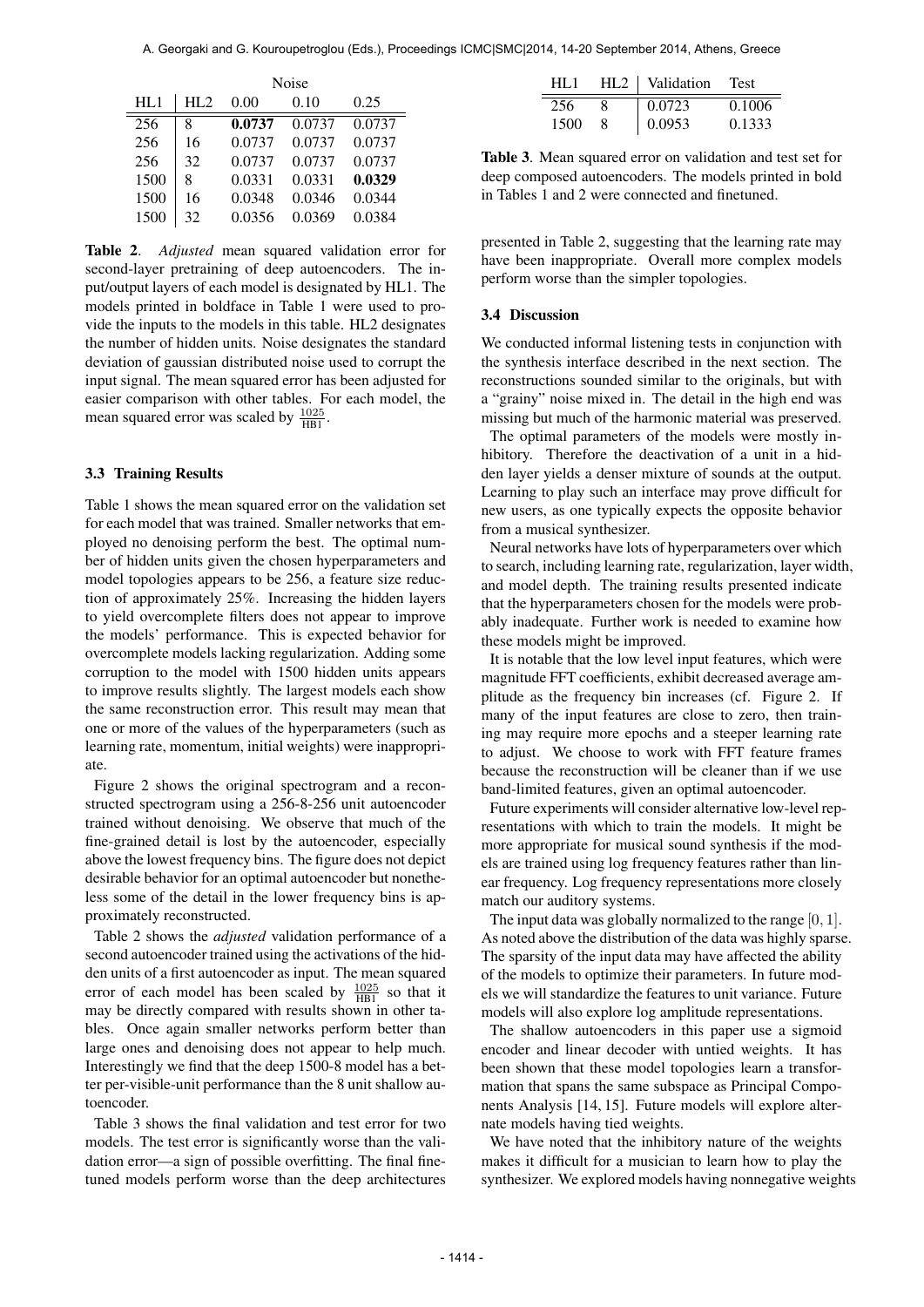by using an asymmetrical weight decay as shown in [16]. The results are not presented here as they are preliminary. Reconstruction error in such models is worse than without nonnegativity constraints. But we find informally that the models are somewhat more intuitive to play as synthesizers.

We also continue to explore other types of activation functions. In particular, rectified linear units have been shown to work well in the audio domain [17]. We have investigated shallow and deep autoencoders with rectified linear units with and without nonnegativity constraints. We have found that one of our shallow models with 16 hidden inits, unconstrained weights, rectified linear encoding units, linear decoding units, and tied wights achieves relatively good performance, having a 0.0310 mean squared validation error. The filters for this particular model sound more "musical" to us and the model is more intuitive to play as a musical sound synthesizer. However all current results on new developments are subjective and performance results are too preliminary to include in this paper.

#### 4. INTERFACE

We programmed a real-time interface for interaction with the hidden units of deep or shallow autoencoders. Whichever type of model is given to the program, the innermost hidden layer is exposed to the user for interaction. The interface is designed to work with models that have been trained using the Pylearn2 library, but generalizing the program to accept lists of parameters rather than class instances of models is trivial. The code is available at [https://](https://github.com/woodshop/deepAutoController) [github.com/woodshop/deepAutoController](https://github.com/woodshop/deepAutoController); it will be actively improved/updated. The current version is written in Python, but another version which is written in Objective-C++ may be deployed soon.

The current code consists of two classes, one for the interface, and one for the audio streaming and processing. The program is executed with three mandatory input arguments: the path to a pickled Pylearn2 model; a file indicating the parameters for low-level feature extraction; and a file designating what preprocessing to apply to the features. At the initialization of the application a Python Queue is instantiated for message-passing between the Autocontrol class and the PlayStreaming class. The two classes are briefly described below.

#### 4.1 Autocontrol Class

The interface is designed to work with the Korg nanoKontrol2, a MIDI controller having 8 fader channel controls and a transport. Although the code has been written for this controller, it is easy to rewrite the mappings for another MIDI controller. The Autocontrol class instantiates a MIDI connection and uses the Pygame package to poll for MIDI events and produce informational output in a separate window (Figure 3). The interface receives and several defined MIDI events form the nanoKontrol2:

• Track: Cyclically moves the view of hidden layer units backward or forward by 8 units.

| ( ) ( )                     |         | Midi Control Window |            |             |  |  |  |
|-----------------------------|---------|---------------------|------------|-------------|--|--|--|
| Neuron                      | Gain    | Scale               | Adj. Value | <b>Mute</b> |  |  |  |
| 24                          | 1.00000 | 2.00000             | 2.00000    |             |  |  |  |
| 25                          | 1.00000 | 1.00000             | 0.00000    | M           |  |  |  |
| 26                          | 026772  | 1.00000             | 0.26772    |             |  |  |  |
| 27                          | 1.00000 | 1.59055             | 1.59055    |             |  |  |  |
| 28                          | 1.00000 | 1.96850             | 1.96850    |             |  |  |  |
| 29                          | 1.00000 | 0.51969             | 0.51969    |             |  |  |  |
| 30                          | 0.68504 | 0.69291             | 0.00000    | M           |  |  |  |
| 31                          | 0.78740 | 1.00000             | 0.78740    |             |  |  |  |
|                             |         |                     |            |             |  |  |  |
| Queued Track: Resynthesized |         |                     |            |             |  |  |  |
|                             |         |                     |            |             |  |  |  |
|                             |         |                     |            |             |  |  |  |
|                             |         |                     |            |             |  |  |  |

Figure 3. A snapshot of the information window showing which hidden units are in view and what their scaling settings are.

- Cycle: Shuts down the application
- Set: Sets the output of all units to 0.
- Rewind and Fast Forward: Switches between original and synthesized audio
- Stop: Stops the audio and rewinds
- Play: Plays/pauses the audio output
- Record: Resets all hidden units to original activation values
- Pan pot and fader: Control a scaling factor which is multiplied against a particular unit's activity, thus suppressing or augmenting the activity at that unit.

### 4.2 PlayStreaming Class

This class is instantiated as a separate process. It loads the parameters of the Pylearn2 model an an optional audio file. It polls for messages from a queue instance. When a user interacts with the midi controller this class instance receives a message from the Autocontrol class instance. Audio frames are read directly from an open audio file or the computer's default input and transformed to feature frames. If the user has designated that the original audio stream should be monitored, the audio frame is immediately transformed back to the time domain and sent to the output. Otherwise it is encoded (Eq. 1). The activation of the hidden units are scaled or muted by the user's settings. The output is decoded (Eq. 2 back to an low level feature frame, converted to the time domain, and sent to the output.

If an audio file is not provided, sound from the computer's default input device is used. The interface can also operate in a no input mode. In this case, the class "fires" the hidden layer at an audio rate while the user maintains control over the scale of the hidden layer units. A channel vocoder provides phase continuity for the inverse FFT if the user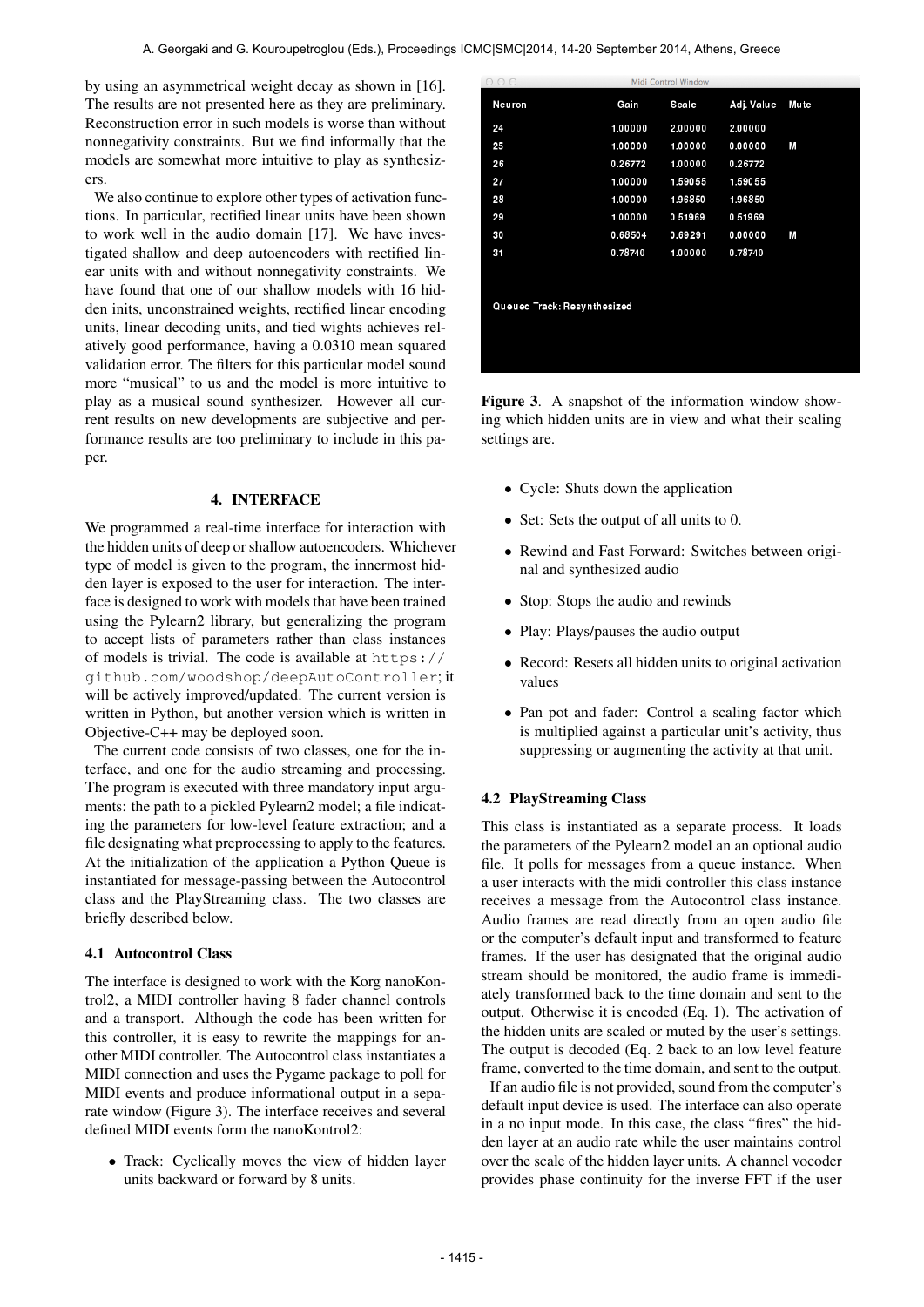decides to ignore the phase information from the input signal.

# 5. FUTURE WORK AN CONCLUSIONS

This paper presents a first step toward extending the typical use patterns of neural networks beyond classification and regression to audio synthesis. Training an autoencoder so that it captures a meaningful mid-level or higher-level representation of the input is difficult. As has been shown in Section 3 it may be difficult to optimize a model. Simply adding extra layers to create a deep model does not automatically yield a richer instance. There are lots of model hyperparameters to finetune in ANNs, including learning rate, weight decay, momentum, and other forms of regularization. In the future additional effort will be placed toward building more robust models.

One drawback of using neural networks for musical audio synthesis is that the learned weights may be negative. Since weights may be subtractive as well as additive, it is difficult to understand how they contribute to the model. Future work will include investigating models that are trained using nonnegative weight regularization, as well additional sparsity constraints and activation functions. It is the authors' belief that neural networks having overcomplete, sparse nonnegative weights will be easier to musically control.

The currently investigated models do not consider temporal dependency. In the future we would like to apply musical synthesis using temporally inclusive architectures such as recurrent neural networks.

There are many other extensions to consider. For instance we envision pretraining a deep autoencoder for optimal reconstruction, followed by supervised finetuning using instrument classes. If the model learns to respond well to specific instruments (or other acoustic events), we may use autoencoder synthesizers to remix music.

#### 6. REFERENCES

- [1] P. Hamel, S. Wood, and D. Eck, "Automatic identification of instrument classes in polyphonic and polyinstrument audio." in *Proceedings of the 10th International Society for Music Information Retrieval Conference (ISMIR-09)*, Kobe, Japan, October 2009, pp. 399– 404.
- [2] H. Lee, P. T. Pham, Y. Largman, and A. Y. Ng, "Unsupervised feature learning for audio classification using convolutional deep belief networks." in *Proceedings of the Neural Information Processing Systems Foundation (NIPS-14)*, vol. 9, Vancouver, Canada, December 2009, pp. 1096–1104.
- [3] P. Hamel and D. Eck, "Learning features from music audio with deep belief networks." in *Proceedings of the 11th International Society for Music Information Retrieval Conference (ISMIR-10)*, Utrecht, Netherlands, September 2010, pp. 339–344.
- [4] S. Dieleman, P. Brakel, and B. Schrauwen, "Audiobased music classification with a pretrained convo-

lutional network," in *Proceedings of the 12th international society for music information retrieval conference (ISMIR-11)*, Miami, USA, October 2011, pp. 669–674.

- [5] E. Humphrey, A. Glennon, and J. Bello, "Non-linear semantic embedding for organizing large instrument sample libraries," in *Proceedings of the IEEE International Conference on Machine Learning and Applications (ICMLA-11)*, Honolulu, HI., December 2011.
- [6] E. M. Schmidt, J. J. Scott, and Y. E. Kim, "Feature learning in dynamic environments: Modeling the acoustic structure of musical emotion." in *Proceedings of the 13th international society for music information retrieval conference (ISMIR-12)*, Porto, Portugal, October 2012, pp. 325–330.
- [7] E. Humphrey and J. Bello, "Rethinking automatic chord recognition with convolutional neural networks," in *Proceedings of the 11th International Conference on Machine Learning and Applications (ICMLA-12)*, Boca Raton, USA, December 2012.
- [8] E. Humphrey, T. Cho, and J. Bello, "Learning a robust" tonnetz-space transform for automatic chord recognition," in *Proceedings of the IEEE International Conference on Acoustics, Speech, and Signal Processing (ICASSP-12)*, Kyoto, Japan, May 2012, pp. 453–456.
- [9] E. M. Schmidt and Y. E. Kim, "Learning rhythm and melody features with deep belief networks," in *Proceedings of the 14th International Society for Music Information Retrieval Conference (ISMIR-13)*, Curitiba, Brazil, November 2013.
- [10] O. Fried and R. Fiebrink, "Cross-modal sound mapping using deep learning," in *New Interfaces for Musical Expression (NIME'13)*, 2013.
- [11] I. J. Goodfellow, D. Warde-Farley, P. Lamblin, V. Dumoulin, M. Mirza, R. Pascanu, J. Bergstra, F. Bastien, and Y. Bengio, "Pylearn2: a machine learning research library," *arXiv preprint arXiv:1308.4214*, 2013. [Online]. Available:<http://arxiv.org/abs/1308.4214>
- [12] J. Bergstra, O. Breuleux, F. Bastien, P. Lamblin, R. Pascanu, G. Desjardins, J. Turian, D. Warde-Farley, and Y. Bengio, "Theano: a CPU and GPU math expression compiler," in *Proceedings of the Python for Scientific Computing Conference (SciPy)*, Jun. 2010, oral Presentation.
- [13] P. Vincent, H. Larochelle, I. Lajoie, Y. Bengio, and P.-A. Manzagol, "Stacked denoising autoencoders: Learning useful representations in a deep network with a local denoising criterion," *J. Mach. Learn. Res.*, vol. 11, pp. 3371–3408, Dec. 2010.
- [14] H. Bourlard and Y. Kamp, "Auto-association by multilayer perceptrons and singular value decomposition," *Biological Cybernetics*, vol. 59, no. 4–5, pp. 291–294, 1988.